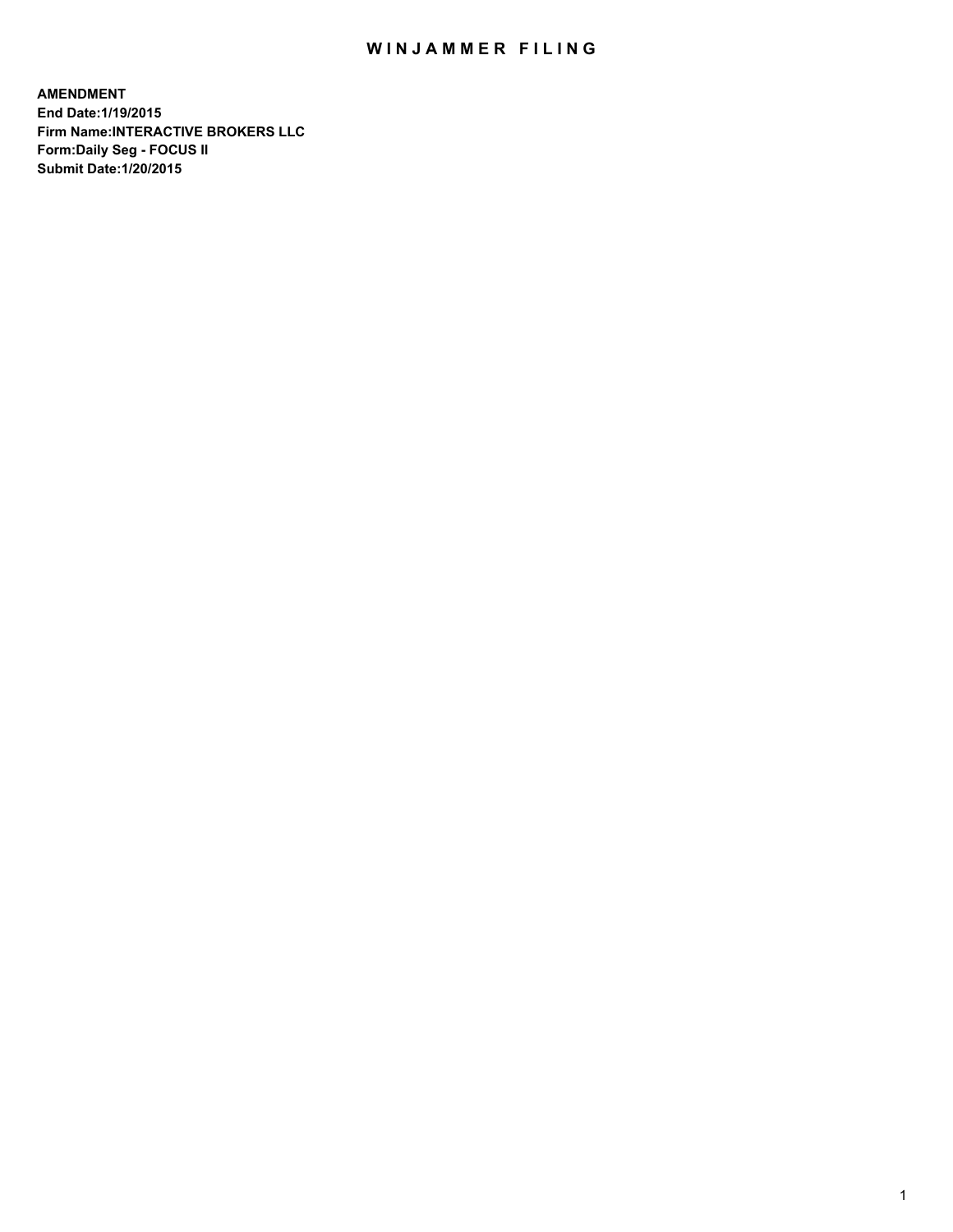## **AMENDMENT End Date:1/19/2015 Firm Name:INTERACTIVE BROKERS LLC Form:Daily Seg - FOCUS II Submit Date:1/20/2015 Daily Segregation - Cover Page**

| Name of Company<br><b>Contact Name</b><br><b>Contact Phone Number</b><br><b>Contact Email Address</b>                                                                                                                                                                                                                          | <b>INTERACTIVE BROKERS LLC</b><br><b>Michael Ellman</b><br>203-422-8926<br>mellman@interactivebrokers.co<br>m |
|--------------------------------------------------------------------------------------------------------------------------------------------------------------------------------------------------------------------------------------------------------------------------------------------------------------------------------|---------------------------------------------------------------------------------------------------------------|
| FCM's Customer Segregated Funds Residual Interest Target (choose one):<br>a. Minimum dollar amount: ; or<br>b. Minimum percentage of customer segregated funds required:% ; or<br>c. Dollar amount range between: and; or<br>d. Percentage range of customer segregated funds required between:% and%.                         | <u>0</u><br>0<br><u>155,000,000 245,000,000</u><br>0 <sub>0</sub>                                             |
| FCM's Customer Secured Amount Funds Residual Interest Target (choose one):<br>a. Minimum dollar amount: ; or<br>b. Minimum percentage of customer secured funds required:% ; or<br>c. Dollar amount range between: and; or<br>d. Percentage range of customer secured funds required between:% and%.                           | <u>0</u><br>0<br><u>80,000,000 120,000,000</u><br>0 <sub>0</sub>                                              |
| FCM's Cleared Swaps Customer Collateral Residual Interest Target (choose one):<br>a. Minimum dollar amount: ; or<br>b. Minimum percentage of cleared swaps customer collateral required:% ; or<br>c. Dollar amount range between: and; or<br>d. Percentage range of cleared swaps customer collateral required between:% and%. | $\overline{\mathbf{0}}$<br>0<br>0 <sub>0</sub><br>0 <sub>0</sub>                                              |
| Current ANC:on<br><b>Broker Dealer Minimum</b><br>Debit/Deficit - CustomersCurrent AmountGross Amount<br>Domestic Debit/Deficit<br>Foreign Debit/Deficit                                                                                                                                                                       | 2,545,351,155 19-JAN-2015<br>288,919,567<br>6,210,790<br><u>157,097,9570</u>                                  |
| Debit/Deficit - Non CustomersCurrent AmountGross Amount<br>Domestic Debit/Deficit<br>Foreign Debit/Deficit<br>Proprietary Profit/Loss<br>Domestic Profit/Loss                                                                                                                                                                  | 0 <sub>0</sub><br>0 <sub>0</sub><br><u>0</u>                                                                  |
| Foreign Profit/Loss<br>Proprietary Open Trade Equity<br>Domestic OTE<br>Foreign OTE<br><b>SPAN</b><br><b>Customer SPAN Calculation</b>                                                                                                                                                                                         | <u>0</u><br><u>0</u><br><u>0</u><br>1,106,100,997                                                             |
| Non-Customer SPAN Calcualation<br><b>Proprietary Capital Charges</b><br>Minimum Dollar Amount Requirement<br>Other NFA Dollar Amount Requirement                                                                                                                                                                               | 39,548,643<br><u>0</u><br>20,000,000 [7465]<br>21,514,232 [7475]                                              |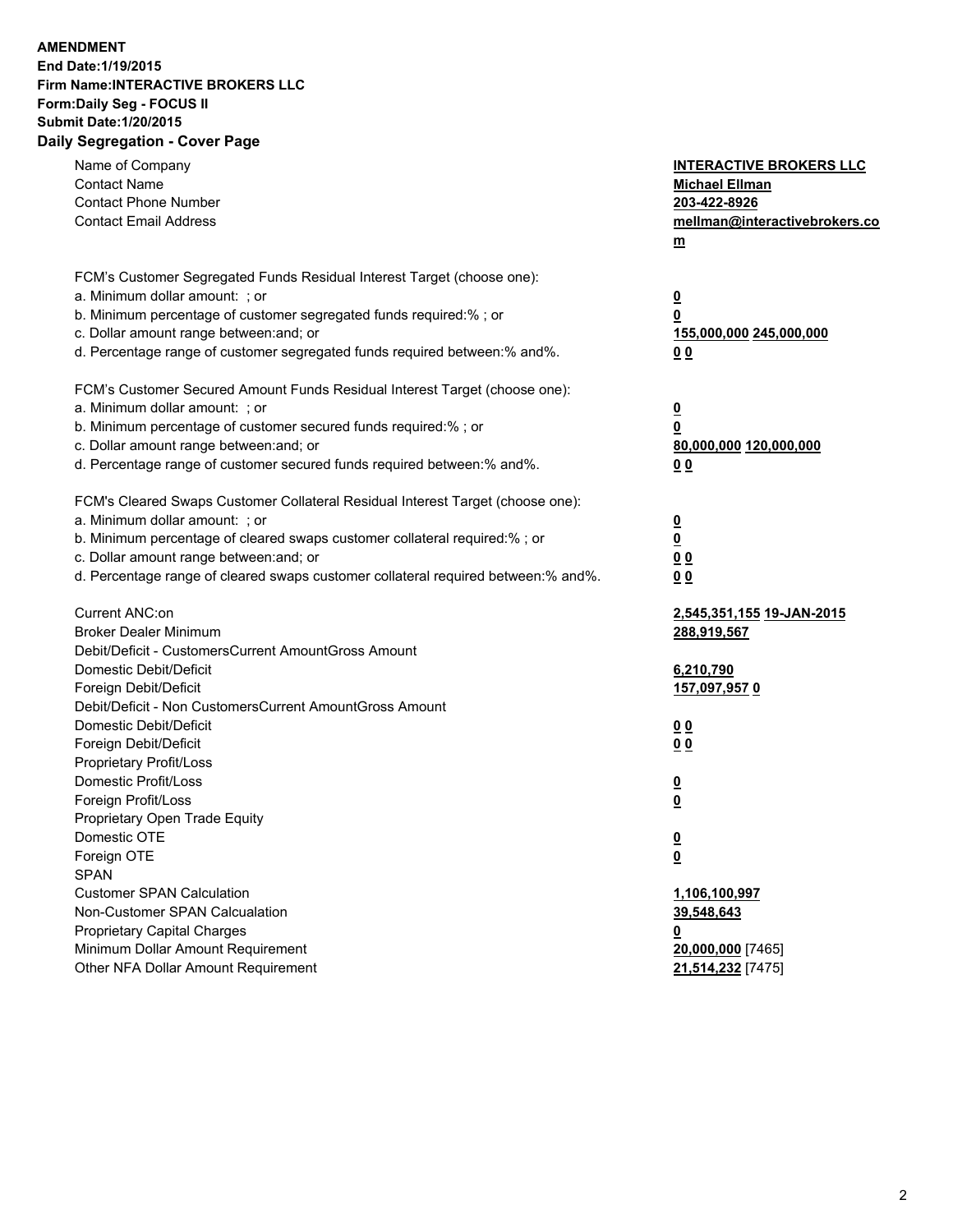#### **AMENDMENT End Date:1/19/2015 Firm Name:INTERACTIVE BROKERS LLC Form:Daily Seg - FOCUS II Submit Date:1/20/2015 Daily Segregation - Secured Amounts**

|     | Foreign Futures and Foreign Options Secured Amounts                                         |                                   |
|-----|---------------------------------------------------------------------------------------------|-----------------------------------|
|     | Amount required to be set aside pursuant to law, rule or regulation of a foreign            | $0$ [7305]                        |
|     | government or a rule of a self-regulatory organization authorized thereunder                |                                   |
| 1.  | Net ledger balance - Foreign Futures and Foreign Option Trading - All Customers             |                                   |
|     | A. Cash                                                                                     | 236,096,143 [7315]                |
|     | B. Securities (at market)                                                                   | $0$ [7317]                        |
| 2.  | Net unrealized profit (loss) in open futures contracts traded on a foreign board of trade   | -19,459,731 [7325]                |
| 3.  | Exchange traded options                                                                     |                                   |
|     | a. Market value of open option contracts purchased on a foreign board of trade              | 50,005 [7335]                     |
|     | b. Market value of open contracts granted (sold) on a foreign board of trade                | -55,253 [7337]                    |
| 4.  | Net equity (deficit) (add lines 1.2. and 3.)                                                | 216,631,164 [7345]                |
| 5.  | Account liquidating to a deficit and account with a debit balances - gross amount           | 157,097,957 [7351]                |
|     | Less: amount offset by customer owned securities                                            | 0 [7352] 157,097,957 [7354]       |
| 6.  | Amount required to be set aside as the secured amount - Net Liquidating Equity              | 373,729,121 [7355]                |
|     | Method (add lines 4 and 5)                                                                  |                                   |
| 7.  | Greater of amount required to be set aside pursuant to foreign jurisdiction (above) or line | 373,729,121 [7360]                |
|     | 6.                                                                                          |                                   |
|     | FUNDS DEPOSITED IN SEPARATE REGULATION 30.7 ACCOUNTS                                        |                                   |
| 1.  | Cash in banks                                                                               |                                   |
|     | A. Banks located in the United States                                                       | 365,681,255 [7500]                |
|     | B. Other banks qualified under Regulation 30.7                                              | 0 [7520] 365,681,255 [7530]       |
| 2.  | Securities                                                                                  |                                   |
|     | A. In safekeeping with banks located in the United States                                   | $Q$ [7540]                        |
|     | B. In safekeeping with other banks qualified under Regulation 30.7                          | 0 [7560] 0 [7570]                 |
| 3.  | Equities with registered futures commission merchants                                       |                                   |
|     | A. Cash                                                                                     | $0$ [7580]                        |
|     | <b>B.</b> Securities                                                                        | $0$ [7590]                        |
|     | C. Unrealized gain (loss) on open futures contracts                                         | $0$ [7600]                        |
|     | D. Value of long option contracts                                                           | $0$ [7610]                        |
|     | E. Value of short option contracts                                                          | 0 [7615] 0 [7620]                 |
| 4.  | Amounts held by clearing organizations of foreign boards of trade                           |                                   |
|     | A. Cash                                                                                     | $0$ [7640]                        |
|     | <b>B.</b> Securities                                                                        | $0$ [7650]                        |
|     | C. Amount due to (from) clearing organization - daily variation                             | $0$ [7660]                        |
|     | D. Value of long option contracts                                                           | $0$ [7670]                        |
|     | E. Value of short option contracts                                                          | 0 [7675] 0 [7680]                 |
| 5.  | Amounts held by members of foreign boards of trade                                          |                                   |
|     | A. Cash                                                                                     | 145,622,948 [7700]                |
|     | <b>B.</b> Securities                                                                        | $0$ [7710]                        |
|     | C. Unrealized gain (loss) on open futures contracts                                         | 3,249,240 [7720]                  |
|     | D. Value of long option contracts                                                           | 50,003 [7730]                     |
|     | E. Value of short option contracts                                                          | -55,250 [7735] 148,866,941 [7740] |
| 6.  | Amounts with other depositories designated by a foreign board of trade                      | $0$ [7760]                        |
| 7.  | Segregated funds on hand                                                                    | $0$ [7765]                        |
| 8.  | Total funds in separate section 30.7 accounts                                               | 514,548,196 [7770]                |
| 9.  | Excess (deficiency) Set Aside for Secured Amount (subtract line 7 Secured Statement         | 140,819,075 [7380]                |
|     | Page 1 from Line 8)                                                                         |                                   |
| 10. | Management Target Amount for Excess funds in separate section 30.7 accounts                 | 80,000,000 [7780]                 |
| 11. | Excess (deficiency) funds in separate 30.7 accounts over (under) Management Target          | 60,819,075 [7785]                 |
|     |                                                                                             |                                   |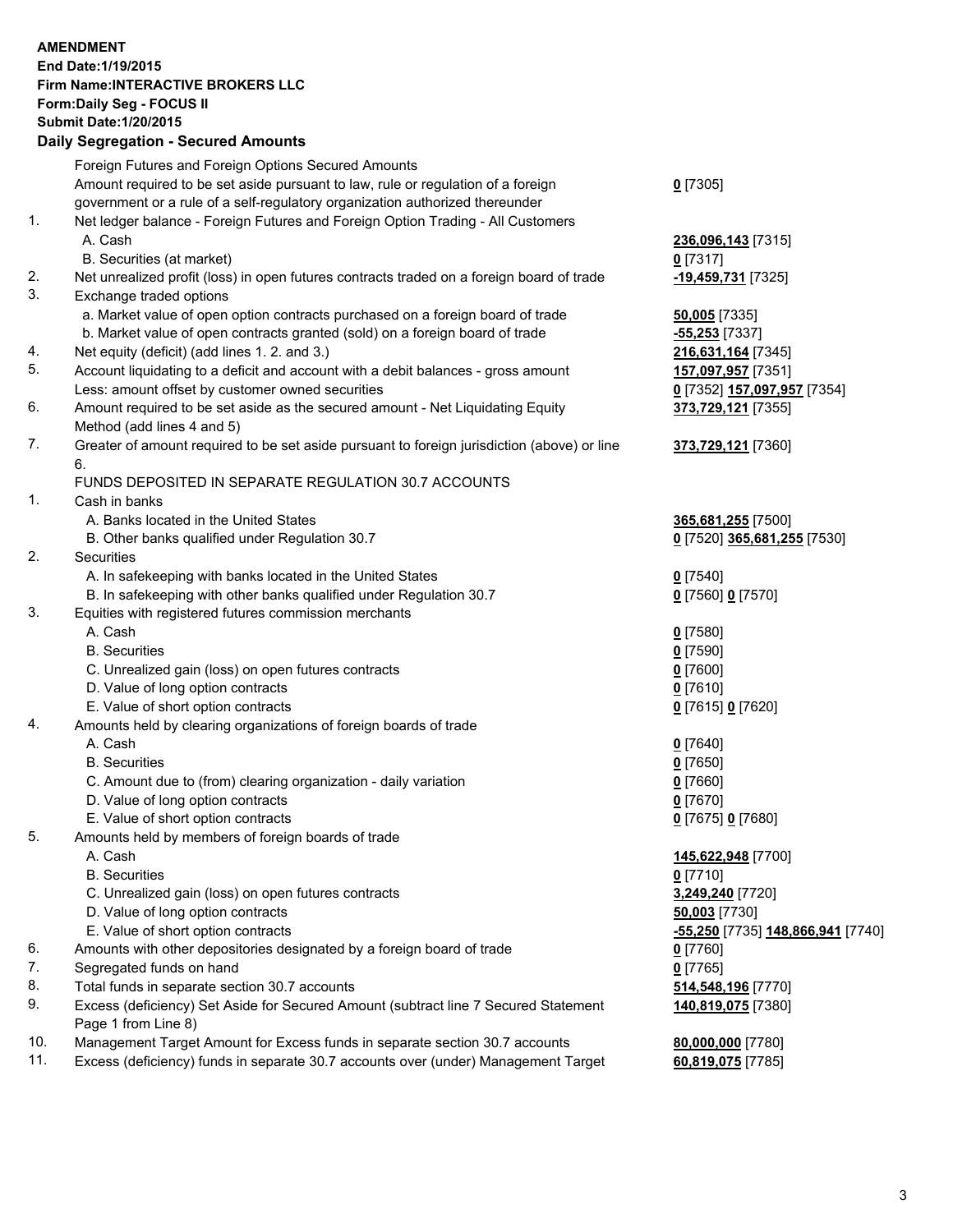|     | <b>AMENDMENT</b><br>End Date: 1/19/2015<br><b>Firm Name: INTERACTIVE BROKERS LLC</b><br>Form: Daily Seg - FOCUS II<br><b>Submit Date: 1/20/2015</b><br>Daily Segregation - Segregation Statement |                           |
|-----|--------------------------------------------------------------------------------------------------------------------------------------------------------------------------------------------------|---------------------------|
|     | SEGREGATION REQUIREMENTS(Section 4d(2) of the CEAct)                                                                                                                                             |                           |
| 1.  | Net ledger balance                                                                                                                                                                               |                           |
|     | A. Cash                                                                                                                                                                                          | 2,508,910,003 [7010]      |
|     | B. Securities (at market)                                                                                                                                                                        | $0$ [7020]                |
| 2.  | Net unrealized profit (loss) in open futures contracts traded on a contract market                                                                                                               | -91,004,495 [7030]        |
| 3.  | Exchange traded options                                                                                                                                                                          |                           |
|     | A. Add market value of open option contracts purchased on a contract market                                                                                                                      | 129,170,756 [7032]        |
|     | B. Deduct market value of open option contracts granted (sold) on a contract market                                                                                                              | -209,832,585 [7033]       |
| 4.  | Net equity (deficit) (add lines 1, 2 and 3)                                                                                                                                                      | 2,337,243,679 [7040]      |
| 5.  | Accounts liquidating to a deficit and accounts with                                                                                                                                              |                           |
|     | debit balances - gross amount                                                                                                                                                                    | 6,210,790 [7045]          |
|     | Less: amount offset by customer securities                                                                                                                                                       | 0 [7047] 6,210,790 [7050] |
| 6.  | Amount required to be segregated (add lines 4 and 5)                                                                                                                                             | 2,343,454,469 [7060]      |
|     | FUNDS IN SEGREGATED ACCOUNTS                                                                                                                                                                     |                           |
| 7.  | Deposited in segregated funds bank accounts                                                                                                                                                      |                           |
|     | A. Cash                                                                                                                                                                                          | 467,672,540 [7070]        |
|     | B. Securities representing investments of customers' funds (at market)                                                                                                                           | 1,127,124,216 [7080]      |
|     | C. Securities held for particular customers or option customers in lieu of cash (at<br>market)                                                                                                   | $0$ [7090]                |
| 8.  | Margins on deposit with derivatives clearing organizations of contract markets                                                                                                                   |                           |
|     | A. Cash                                                                                                                                                                                          | 25,593,742 [7100]         |
|     | B. Securities representing investments of customers' funds (at market)                                                                                                                           | 101,045,262 [7110]        |
|     | C. Securities held for particular customers or option customers in lieu of cash (at<br>market)                                                                                                   | $0$ [7120]                |
| 9.  | Net settlement from (to) derivatives clearing organizations of contract markets                                                                                                                  | -1,539,935 [7130]         |
| 10. | Exchange traded options                                                                                                                                                                          |                           |
|     | A. Value of open long option contracts                                                                                                                                                           | 1,415,561 [7132]          |
|     | B. Value of open short option contracts                                                                                                                                                          | $-11,053,706$ [7133]      |
| 11. | Net equities with other FCMs                                                                                                                                                                     |                           |
|     | A. Net liquidating equity                                                                                                                                                                        | -73,332,760 [7140]        |
|     | B. Securities representing investments of customers' funds (at market)                                                                                                                           | 915,395,030 [7160]        |
|     | C. Securities held for particular customers or option customers in lieu of cash (at<br>market)                                                                                                   | $0$ [7170]                |
| 12. | Segregated funds on hand                                                                                                                                                                         | $0$ [7150]                |
| 13. | Total amount in segregation (add lines 7 through 12)                                                                                                                                             | 2,552,319,950 [7180]      |
| 14. | Excess (deficiency) funds in segregation (subtract line 6 from line 13)                                                                                                                          | 208,865,481 [7190]        |
| 15. | Management Target Amount for Excess funds in segregation                                                                                                                                         | 155,000,000 [7194]        |
|     |                                                                                                                                                                                                  |                           |

16. Excess (deficiency) funds in segregation over (under) Management Target Amount Excess

**53,865,481** [7198]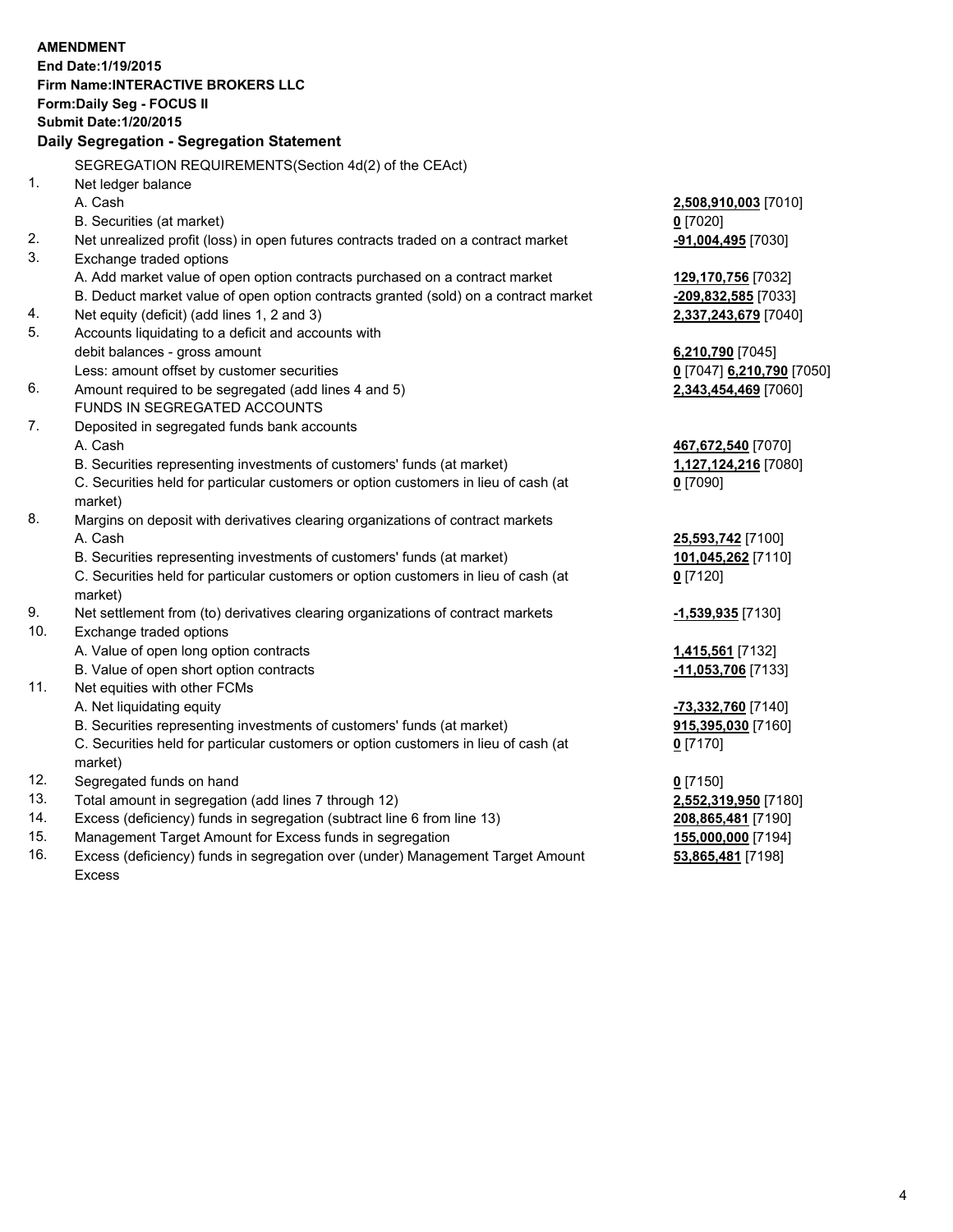## **AMENDMENT End Date:1/19/2015 Firm Name:INTERACTIVE BROKERS LLC Form:Daily Seg - FOCUS II Submit Date:1/20/2015 Daily Segregation - Supplemental**

| $\blacksquare$ | Total gross margin deficiencies - Segregated Funds Origin                              | 524,025 [9100] |  |
|----------------|----------------------------------------------------------------------------------------|----------------|--|
| $\blacksquare$ | Total gross margin deficiencies - Secured Funds Origin                                 | 37,014 [9101]  |  |
| $\blacksquare$ | Total gross margin deficiencies - Cleared Swaps Customer Collateral Funds Origin       | $0$ [9102]     |  |
| $\blacksquare$ | Total gross margin deficiencies - Noncustomer and Proprietary Accounts Origin          | $0$ [9103]     |  |
| $\blacksquare$ | Total number of accounts contributing to total gross margin deficiencies - Segregated  | 20 [9104]      |  |
|                | <b>Funds Origin</b>                                                                    |                |  |
| $\blacksquare$ | Total number of accounts contributing to total gross margin deficiencies - Secured     | 4 [9105]       |  |
|                | Funds Origin                                                                           |                |  |
| ۰              | Total number of accounts contributing to the total gross margin deficiencies - Cleared | $0$ [9106]     |  |
|                | Swaps Customer Collateral Funds Origin                                                 |                |  |
| $\blacksquare$ | Total number of accounts contributing to the total gross margin deficiencies -         | $0$ [9107]     |  |
|                | Noncustomer and Proprietary Accounts Origin                                            |                |  |
| $\blacksquare$ | Upload a copy of the firm's daily margin report the FCM uses to issue margin calls     |                |  |
|                | which corresponds with the reporting date.                                             |                |  |

01.19.2015 Commodity Margin Deficiency Report V02.xls